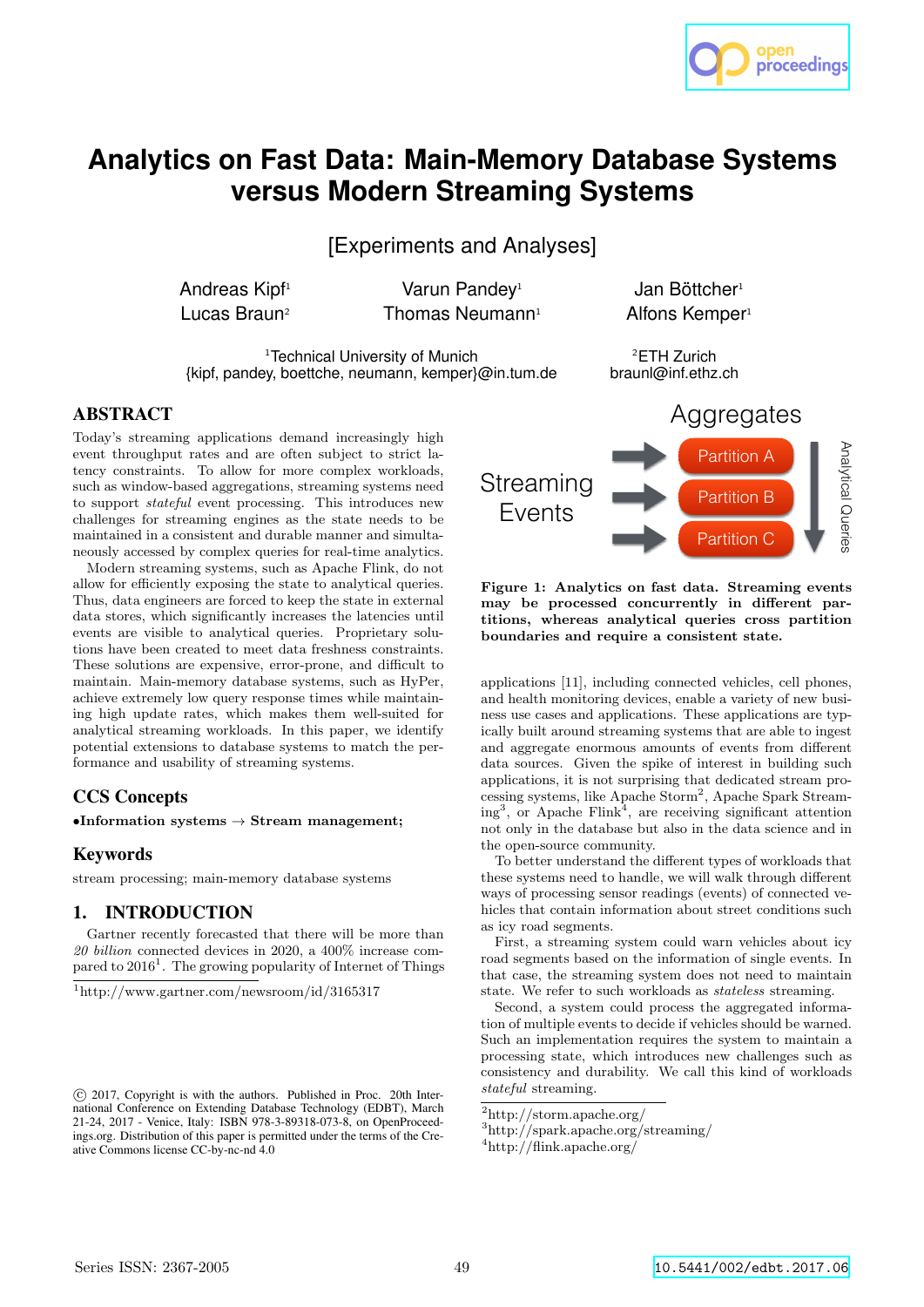Third, a streaming system allows users to perform analytical queries on the entire set of aggregates (the conditions of all road segments across the city) to find the most critical segments. We refer to such workloads as analytics on fast data. These workloads are particularly challenging for a streaming system since it needs to perform computations across multiple partitions in a consistent manner to answer analytical queries (cf., Figure 1). In fact, without modifications, none of the streaming systems mentioned above can handle this use case.

One idea to mitigate this problem is to make use of the fact that these systems periodically flush their state to durable storage (e.g., HDFS) to address fault tolerance. This means that the system state becomes queryable for an analytical engine like Apache Spark<sup>5</sup>. However, the delay that this design introduces prohibits analytical queries to run on the most recent state, which is required by use cases like the one above.

Another example is the Huawei-AIM telecommunication workload described in [2]. In this use case, events represent sales and marketing information generated by phone calls. On the one hand, the application needs to maintain a huge set of aggregates per customer in order to trigger alerts for this particular customer (a stateful streaming workload). On the other hand, maintenance specialists might query the overall system state to localize sources for network failures or business analysts might run analytics to gather insights and propose new offers in real time (analytics on fast data).

Again, using an off-the-shelf stream processor does not solve the case described in [2] because it cannot handle the real-time analytics. There are, however, state-of-theart main-memory database systems (MMDBs) dedicated to handle mixed OLTP and OLAP workloads, such as HyPer [7] and Tell<sup>6</sup>, which seem promising because stream processing could also be seen as a particular class of OLTP workloads. These systems feature advanced query optimizers, compile queries to native code, and can thus achieve extremely low response times for complex analytical queries. Using efficient snapshotting mechanisms, such as *copy-on-write*, MVCC, or differential updates [7, 15, 8], these systems are able to sustain high transaction throughput rates in parallel to analytical query processing making them well-suited for workloads where analytical queries need to consider recently ingested data.

Despite all these advantages, it seems that data engineers are still reluctant to use MMDBs for stream processing. They either build their own solutions on top of modern streaming systems (e.g., Apache Flink) or hand-craft systems from scratch that are specifically tuned for particular workloads (e.g., AIM [2]). One reason that MMDBs are not widely used for streaming workloads is that they lack out-of-the-box streaming functionality, such as window functions, and adding this functionality (e.g., through stored procedures or user-defined functions) results in additional engineering. If MMDBs would offer a better support for streaming workloads (e.g., streaming extensions for SQL as proposed in StreamSQL [16]), they would be preferable over hand-crafted systems, which are also costly to maintain.

In this Experiments and Analyses paper, we thoroughly evaluate the usability and performance of MMDBs, modern streaming systems, and AIM, a hand-crafted system, using the Huawei-AIM workload [2]. Based on the evaluation results, we answer the question how off-the-shelf MMDBs can be extended to sufficiently satisfy the requirements of analytics on fast data. We identify a set of modifications that, if properly applied to the off-the-shelf MMDBs, allow these systems to address the needs of *analytics on fast data*. Our contributions include:

• A rich survey of various MMDBs, modern streaming systems, and a hand-crafted system specifically designed to address the Huawei-AIM workload

- A thorough usability and performance evaluation including at least one representative of each of these classes of systems
- A discussion of how MMDBs can be extended to match the performance and usability of modern streaming systems

The remainder of this paper is structured as follows: Section 2 summarizes a broad variety of existing systems and Section 3 revisits the Huawei-AIM workload and describes how it can be implemented with these systems. Section 4 evaluates the performance of representatives of each kind of system with respect to this workload. Section 5 enumerates ideas regarding how to bridge the performance and usability gap between MMDBs and modern streaming systems and is followed by the conclusions to our evaluation presented in Section 6.

## 2. APPROACHES

There are numerous systems that can be used to build stream processing pipelines, including near real-time data warehousing solutions like Mesa [6] and in-memory incremental analytical engines like Trill [4]. S-Store [12] is an approach to integrating stream processing into an OLTP engine. Since addressing all of these systems is beyond the scope of this paper, we will focus on representative MMDBs, popular streaming systems from the open-source domain, and AIM [2], a hand-crafted highly-optimized solution.

## 2.1 Main-Memory Database Systems

There are multiple MMDBs that can handle analytics on fast data or more generally hybrid transactional/analytical processing (HTAP) workloads. In HTAP, transactions are usually more complex (e.g., TPC-C transactions) than the single-row transactions studied in this work.

## *2.1.1 HyPer*

HyPer<sup>7</sup> is a MMDB that achieves an outstanding performance for both OLTP and OLAP workloads, even when they operate simultaneously on the same database. HyPer uses two different snapshotting mechanisms to avoid expensive synchronization. By leveraging the copy-on-write feature of the MMU, the *fork* mechanism [7] efficiently creates consistent copies of the database to enable analytical queries to run without interruptions. The second snapshotting mechanism [15] is based on multi version concurrency

<sup>5</sup>http://spark.apache.org/

<sup>6</sup>http://www.tell-project.org/

<sup>7</sup>When saying HyPer, we are referring to the research version of HyPer developed at the Technical University of Munich.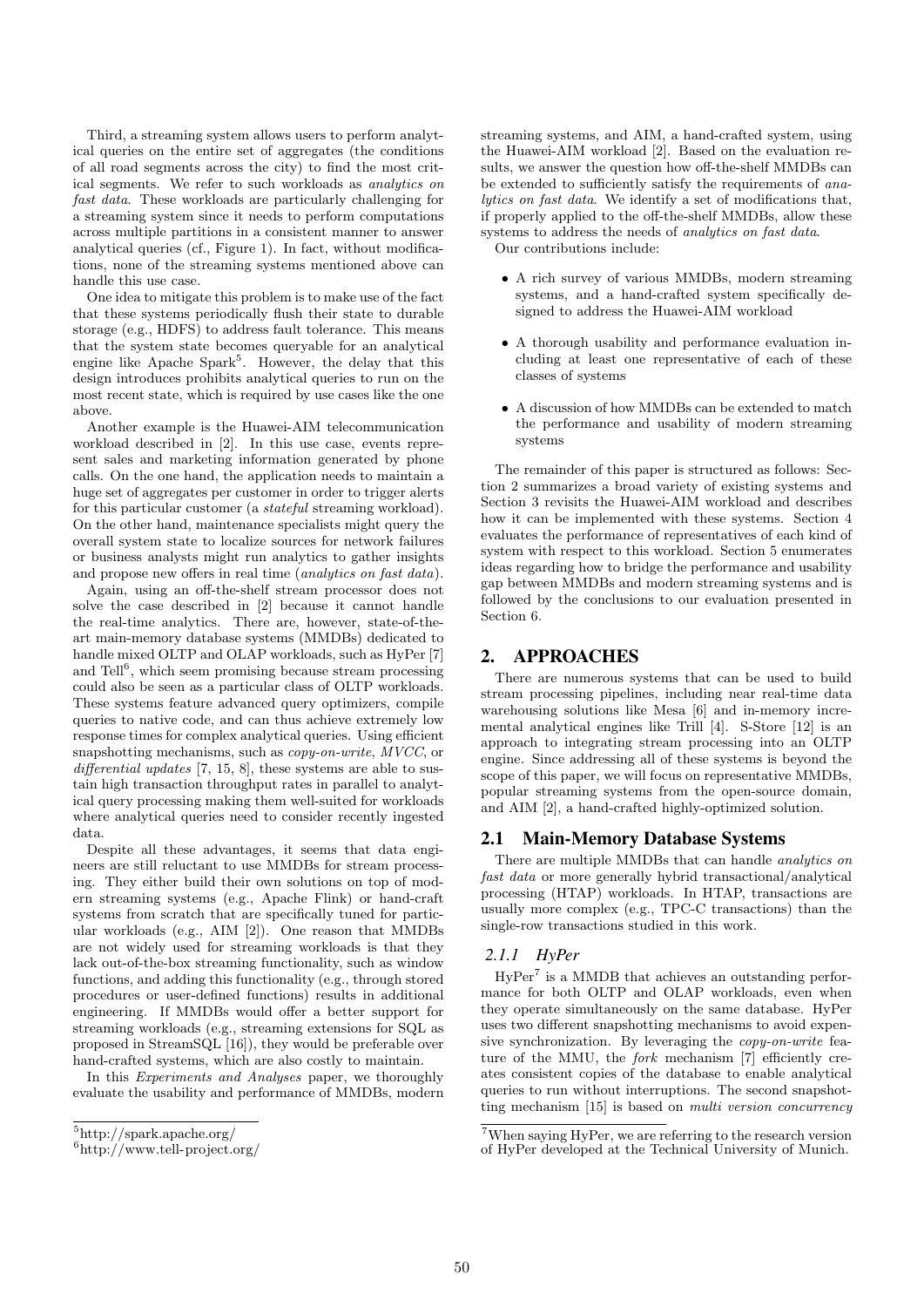control (MVCC) and isolates transactions by versioning individual attributes. Currently, HyPer does not yet implement physical MVCC meaning that transactions do not run simultaneously with analytical queries but are interleaved. HyPer further features data-centric LLVM code generation with just-in-time compilation. Finally, HyPer has an advanced dynamic programming-based optimizer including the ability to unnest arbitrary queries.

#### *2.1.2 MemSQL*

MemSQL<sup>8</sup> is a MMDB that uses LLVM for code generation. In-memory data is organized row wise while on-disk data is organized column wise. MemSQL currently does not support stored procedures, thus making it difficult to implement stream processing workloads requiring a complex logic for updating state. To implement such a workload in MemSQL, one needs to implement the update logic externally, leading to costly round trips between the application and the database. Another alternative to implement such workloads in MemSQL is to use MemSQL Streamliner<sup>9</sup>, which offers a connector between Spark (Streaming) and the relational database. Streaming results from Spark Streaming can be materialized into MemSQL for further investigation. The main drawback of this solution is that the two systems remain separated causing higher than necessary latencies. Further, streams cannot be joined with regular tables residing in MemSQL without materializing and transferring them to the relational database.

#### *2.1.3 Tell*

Tell is a distributed shared-data MMDB that supports OLTP and OLAP in parallel and is developed at the Systems Group at ETH Zurich. The implementation of Tell is fundamentally different from that of other systems presented in this paper as it separates the computation from the storage layer in such a way that both layers can scale out individually [10].

The storage layer, TellStore, is a versioned key-value store with additional support for fast scans and different storage layout options, such as  $RowStore$  and  $ColumnMan$ .  $Column-$ Map, the preferred layout for HTAP workloads, was created as part of Analytics in Motion (AIM) [2] (cf., Section 2.3) and is a modified Partition Attributes Across (PAX) [1] approach that optimizes cache locality by storing data columnwise in blocks of cache size. This optimization allows Colum $nMap$  to support fast scans and, at the same time, reasonably fast record lookups and updates. TellStore employs the shared scan technique, which allows incoming scan requests to be batched and processed all at once by a single thread. The shared scan can be parallelized efficiently by partitioning the data and using a dedicated scan thread for each of these partitions in parallel [18]. Isolation is guaranteed using a combination of differential updates [8] and MVCC. Updates are put into a delta data structure, which gets periodically merged with the main data structure that serves analytical queries. This approach is also used in SAP HANA [5].

Tell's compute layer offers two processing APIs: TellDB  $(C++)$  for general-purpose transactions and TellJava (Java) for read-only analytics. TellJava can be further integrated

into distributed processing frameworks, including Apache Spark and Presto.

## 2.2 Modern Streaming Systems

In addition to MMDBs, there are dedicated streaming systems allowing for the implementation of streaming pipelines. These systems provide out-of-the-box functionality, including a rich set of operators to help data engineers to address the specific demands of streaming use cases.

#### *2.2.1 Apache Samza*

Apache  $Samza<sup>10</sup>$  is a distributed framework for continuous real-time data processing that is lightweight, elastic, and fault-tolerant. Samza uses Apache Kafka<sup>11</sup> (a durable publish-subscribe-based message passing system that allows replaying messages) for real-time feeds and produces output feeds for Kafka to consume. For distributed scheduling, fault tolerance, and resource allocation, Samza depends on Apache YARN and on Kafka. Samza employs a checkpointing mechanism to provide at-least-once guarantees. It creates checkpoints at predefined time intervals and in case of a job failure, it replays messages from the last checkpoint. A drawback of Samza is that it does not support exactly-once semantics. A message might be processed twice after a job failure, which can lead to non-exact results. That effect can be minimized by using shorter checkpoint time intervals.

#### *2.2.2 Apache Flink*

Apache Flink [3] is a combined batch and streaming processing system that supports exactly-once semantics. Flink follows a tuple-at-a-time approach, providing low latency. Using asynchronous checkpointing, Flink is able to decouple its fault-tolerance mechanism from the tuple processing. The processing continues while Flink periodically creates snapshots of the operator states and the in-flight tuples. Flink can achieve superior throughput compared to Apache Storm (cf., Section 2.2.4). In contrast to the other streaming systems, Flink allows for event time semantics. Flink allows the extraction of the actual event timestamp (i.e., the time when the event was originally captured) when an event arrives at the streaming engine to assign it to its appropriate window. A drawback of Flink is that current versions only allow maintaining state on an operator level. However, there is a pull request for a queryable state  $12$  to be released with Flink 1.2.0. The idea is to maintain an operator-independent state within Flink and expose it to external queries. Internally, the state is partitioned and guarantees fault tolerance (i.e., exactly-once semantics). A restriction of this solution is that it is only a key-value state supporting only point lookups. More complex queries, including full table scans, are not possible.

As a workaround, one can implement a custom operator that holds both the state and the logic for the corresponding analytical queries. The drawback of this approach is that the whole state and query logic has to be implemented manually. Further, this approach does not support concurrent stream and query processing since analytical queries can only be ingested through the stream processing pipeline itself resulting in an interleaved execution.

<sup>8</sup>http://www.memsql.com/

<sup>9</sup>http://blog.memsql.com/spark-streamliner/

<sup>10</sup>http://samza.apache.org/

<sup>11</sup>https://kafka.apache.org/

<sup>12</sup>https://issues.apache.org/jira/browse/FLINK-3779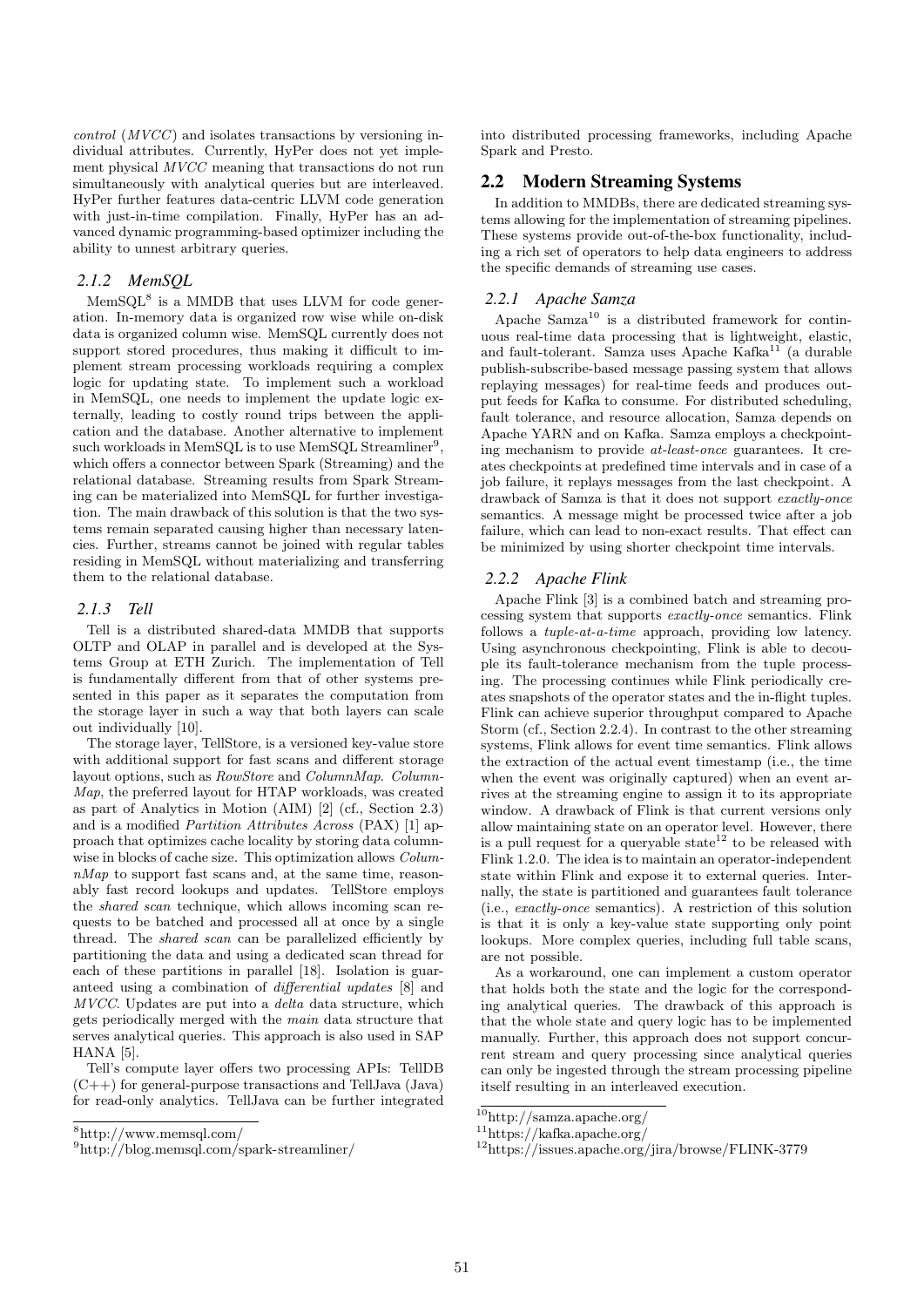#### *2.2.3 Apache Spark Streaming*

Apache Spark Streaming [19] is the streaming extension to the cluster computing platform Apache Spark. Spark Streaming organizes incoming streaming tuples into microbatches that are being processed atomically thus optimizing for throughput. This approach allows the use of the same programming model for batch and stream processing. Spark Streaming supports exactly-once semantics.

## *2.2.4 Apache Storm*

Apache Storm [17] is a widely used stream processing system that does not guarantee state consistency and follows a tuple-at-a-time approach, thus favoring low latency over throughput. Storm implements at-least-once semantics by keeping upstream backups of data that are being replayed if no acknowledgements have been received from downstream nodes. Trident<sup>13</sup> extends Storm with *exactly-once* semantics and allows running queries on consistent state.

## 2.3 AIM

In collaboration with Huawei, researchers of the Systems Group at ETH Zurich designed the AIM system to address the specific characteristics of a telecommunications workload. AIM is a research prototype that allows efficient aggregation of high-throughput data streams. It was specifically designed to address the Huawei-AIM workload that we use for evaluation purposes in this paper (cf., Section 3). Due to its hand-optimized nature, AIM achieves an outstanding performance on that workload and therefore serves as a baseline for our experiments. AIM has a three-tier architecture consisting of storage, event stream processing (ESP), and real-time analytics (RTA) nodes (or threads if deployed in a standalone setting). RTA nodes push analytical queries down to the storage nodes, merge the partial results, and finally deliver the results to the client. ESP nodes process the incoming event stream, evaluate alert triggers, and update corresponding records by sending Get and Put requests to the storage nodes. The storage nodes store horizontally-partitioned data in a *ColumnMap* layout and employ shared scans as described in Section 2.1.3. AIM can also be deployed standalone, which eliminates network costs and therefore tests the pure read, write, and scan performance of the server.

#### 2.4 Summary

A comparison of different aspects of stream processing approaches is presented in Table 1. These aspects include:

Semantics Streaming engines make different guarantees regarding how messages (i.e., events) are being processed. A streaming engine only ensures completely correct results when providing exactly-once guarantees. Some engines optimize for low latency and thus often cannot provide exactly-once guarantees as this would require them to implement transactions, which are expensive in a distributed setting. Therefore, streaming engines often fall back to at-least-once semantics (i.e., a message will be resent until it is processed at least once), which are good enough for many applications. Many stream processing engines require a durable data source for exactly-once guarantees because they only persist their processing state at certain points of time

(often called checkpoints). In case of a failure, messages need to be replayed from the last checkpoint. In contrast, database systems achieve durability through the use of redo logs and thus only need to replay messages sent during the time the database system was down. The third processing guarantee is at-most-once. In an at-most-once setting, messages might get lost but are never processed twice or more often. Few systems implement this approach since loosing data is an undesirable property for most applications.

- Durability Durability is closely related to the semantics offered by stream processing systems. While some systems require a durable data source to achieve durability, others provide durability out-of-the-box.
- Latency Especially in real-time scenarios, low latencies are crucial to deliver valuable results. As stated above, latency often depends on the processing guarantee offered by a system. MMDBs that often run on a single machine or are optimized for low-latency networks can yield low latencies while providing exactly-once processing guarantees.
- Computation model There are two computation models: tuple-at-a-time and micro-batch. The natural approach is to process streams continuously. However, streams can also be batched and processed as small chunks of data. Spark Streaming follows this approach allowing it to achieve high throughput rates. However, following a tuple-at-a-time-based approach does not necessarily lead to lower throughput since the computation model can be independent from the checkpointing interval. For instance, Flink follows a tuple-at-a-timebased approach combined with a batch-based checkpointing mechanism thus optimizing for both latency and throughput. MMDBs usually treat stream events as transactions, which might also be batched for better performance (e.g., Tell processes 100 events within a single transaction).
- Throughput Another important aspect in stream processing is throughput. Particularly when costs matter, higher throughput helps to reduce the number of required resources. Due to the low costs to process single-row transactions (updating aggregates of single entities), throughput mainly depends on the employed fault-tolerance mechanism and whether a system batches transactions. Throughput increases with longer checkpointing intervals.
- State management For mixed OLTP and OLAP workloads, the state updated by the OLTP subsystem needs to be exposed to the OLAP subsystem. Traditional streaming engines, such as Apache Storm, do not allow maintaining state. They are only designed to process and transform an input into an output data stream preventing writing stateful stream processing applications (e.g., aggregations over windows). Trident extends Storm with state management capabilities. Flink only maintains states on an operator basis and currently does not support global states that can be accessed by analytical queries. Database systems, on the other hand, can persist streaming results in temporary

 $\overline{^{13}{\rm http://storm.apache.org/documentation/Trident-state}}$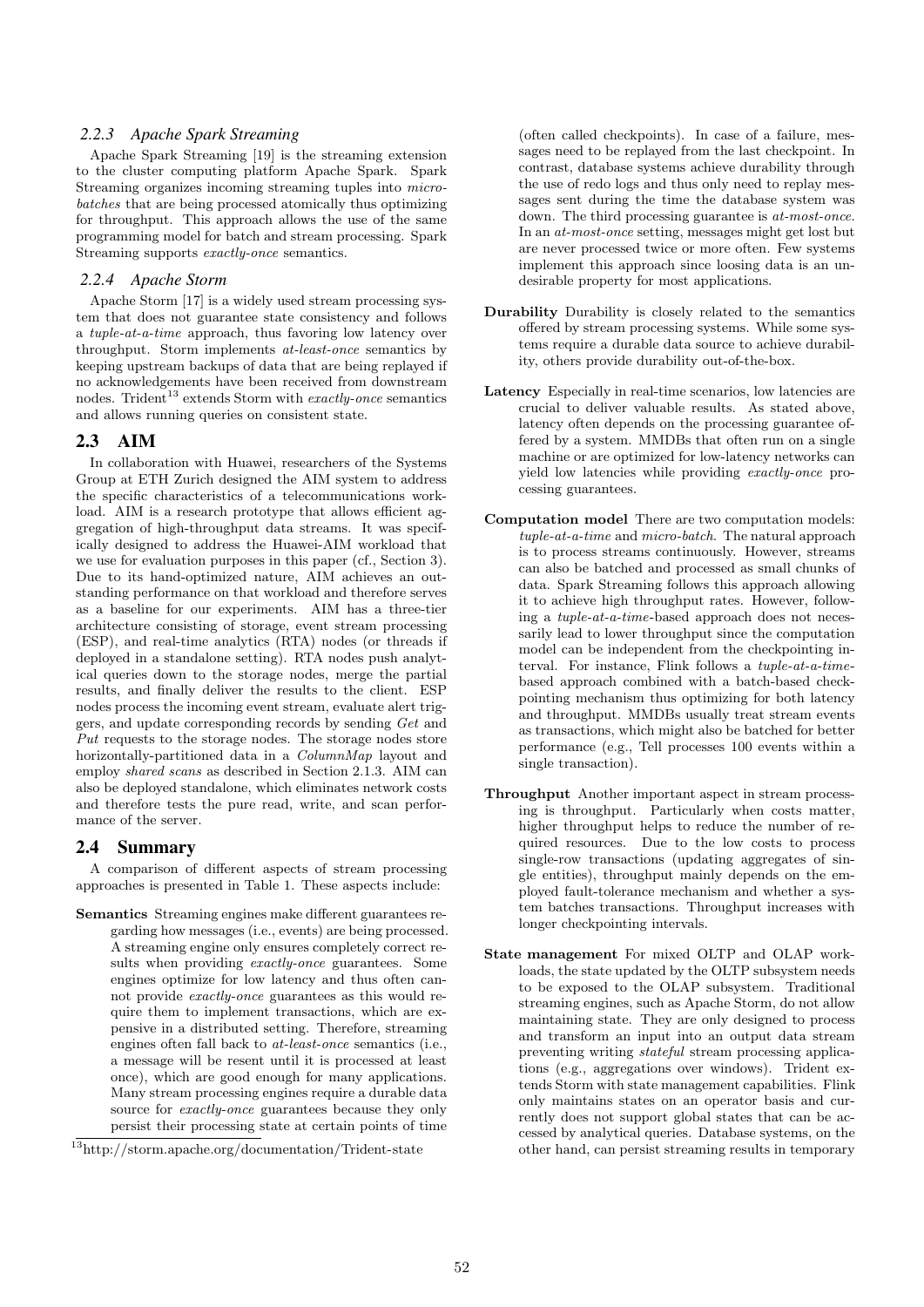| <b>MMDBs</b>                                    |                            |                       |                                                                                                  | <b>Modern Streaming Systems</b>      |                             |                                          |                                   |                             |  |
|-------------------------------------------------|----------------------------|-----------------------|--------------------------------------------------------------------------------------------------|--------------------------------------|-----------------------------|------------------------------------------|-----------------------------------|-----------------------------|--|
| Aspect                                          | HyPer                      | MemSQL                | Tell                                                                                             | Samza                                | Flink                       | Spark<br>Stream-<br>ing                  | <b>Storm</b>                      | AIM                         |  |
| Semantics                                       | Exactly-once               | Exactly-once          | Exactly-once                                                                                     | At-least-once                        | Exactly-once                | Exactly-once                             | Exactly-once                      | Exactly-once                |  |
| Durability                                      | Yes                        | Yes                   | No                                                                                               | With durable<br>data source          | With durable<br>data source | With durable<br>data source              | With durable<br>data source       | No                          |  |
| Latency                                         | Low                        | Low                   | Low                                                                                              | High (writes<br>messages to<br>disk) | Low                         | Medium<br>(depends on<br>batch size)     | Low                               | Low                         |  |
| Computation<br>model                            | Tuple-at-a-<br>time        | Tuple-at-a-<br>time   | Tuple-at-a-<br>time                                                                              | Tuple-at-a-<br>time                  | Tuple-at-a-<br>time         | Micro-batch                              | Micro-batch                       | Tuple-at-a-<br>time         |  |
| Throughput                                      | High                       | High                  | High                                                                                             | High                                 | High                        | Medium<br>(depends)<br>on<br>batch size) | Low                               | High                        |  |
| State<br>man-<br>agement                        | Yes                        | Yes                   | Yes                                                                                              | Yes (durable<br>$K/V$ store)         | Yes                         | Yes<br>(writes)<br>into storage)         | Yes                               | Yes                         |  |
| Parallel<br>read/write<br>to<br>access<br>state | Copy<br>on<br>write, MVCC  | No                    | Differential<br>updates,<br><b>MVCC</b>                                                          | No                                   | No                          | No                                       | No                                | Differential<br>updates     |  |
| Implementation $C++$ , LLVM<br>languages        |                            | $C++$ , LLVM          | $C++$ , LLVM                                                                                     | Java, Scala                          | Java                        | Java, Scala                              | Java, Clojure                     | $C++$                       |  |
| User-facing<br>languages                        | SQL                        | SQL                   | $C_{++}$<br>Scala<br>Java,<br>(through)<br>Spark<br>shell),<br>SQL<br>(through)<br>Presto shell) | Java, Scala                          | Java, Scala                 | Java, Scala,<br>Python.<br>SparkSOL      | Any (through<br>Apache<br>Thrift) | $C++$                       |  |
| Own memory<br>management                        | Yes                        | Yes                   | Yes $(w / GC)$                                                                                   | No                                   | Yes                         | Yes                                      | No                                | Yes                         |  |
| Window sup-<br>port                             | Using stored<br>procedures | Only<br>manu-<br>ally | Only<br>manu-<br>ally                                                                            | Very basic                           | Very<br>power-<br>ful       | <b>Basic</b>                             | <b>Basic</b>                      | Using<br>tem-<br>plate code |  |

Table 1: Comparison of different stream processing approaches

tables allowing OLAP queries to access them as if they were regular database tables.

- Parallel read/write access to state As mentioned earlier, Trident extends Storm with state management functionalities; however, it does not allow analytical queries and updates to access state in parallel. Instead, they have to be interleaved to ensure a consistent view of the state. In contrast, modern MMDBs can efficiently expose their current state to analytical queries through the use of snapshotting mechanisms, such as *copy-on-write*, *MVCC*, or *differential updates*.
- Implementation languages Most of the streaming systems are written in a JVM-based language, whereas MMDBs are usually implemented in C or C++. The trend is to compile queries to native code. HyPer, Tell, and MemSQL use LLVM as a compiler backend.
- User-facing languages The Apache systems support primarily JVM-based languages while the MMDBs all support SQL and, in the case of Tell, additional languages through its Spark and Presto integration.
- Own memory management Whether a system employs its own memory management or fully relies on the memory management of the JVM. Spark Streaming and Flink are based on the JVM but still employ their own memory management to have a better control over garbage collection cycles.
- Window support In streaming applications, aggregations are usually computed on a window basis. Two basic window types are sliding and tumbling. Sliding windows are contiguous time or count-based intervals, such as last 24 hours or last 10,000 events. Tumbling windows are non-overlapping time or count-based intervals, such as today or every 10,000 events. All of the analyzed streaming engines support these two kinds of windows. In particular, Flink offers extensive functionality to specify windows, supporting custom window assigners, triggers, and evictors. AIM supports tumbling windows for specific time intervals and the standard aggregation functions through templated code. The window definitions are loaded at startup and cannot be changed afterwards. The analyzed MMDBs have no natural window support. However, in the case of HyPer, windows can be manually implemented using stored procedures.

# 3. WORKLOAD

AIM was motivated by a telecommunication workload, which we will refer to as Huawei-AIM use case [2]. We chose this workload as it is well-defined and represents the workload class of analytics on fast data.

# 3.1 Description

The Huawei-AIM use case requires events, more specifically call records, to be aggregated and made available to analytical queries. The system's state, which AIM calls the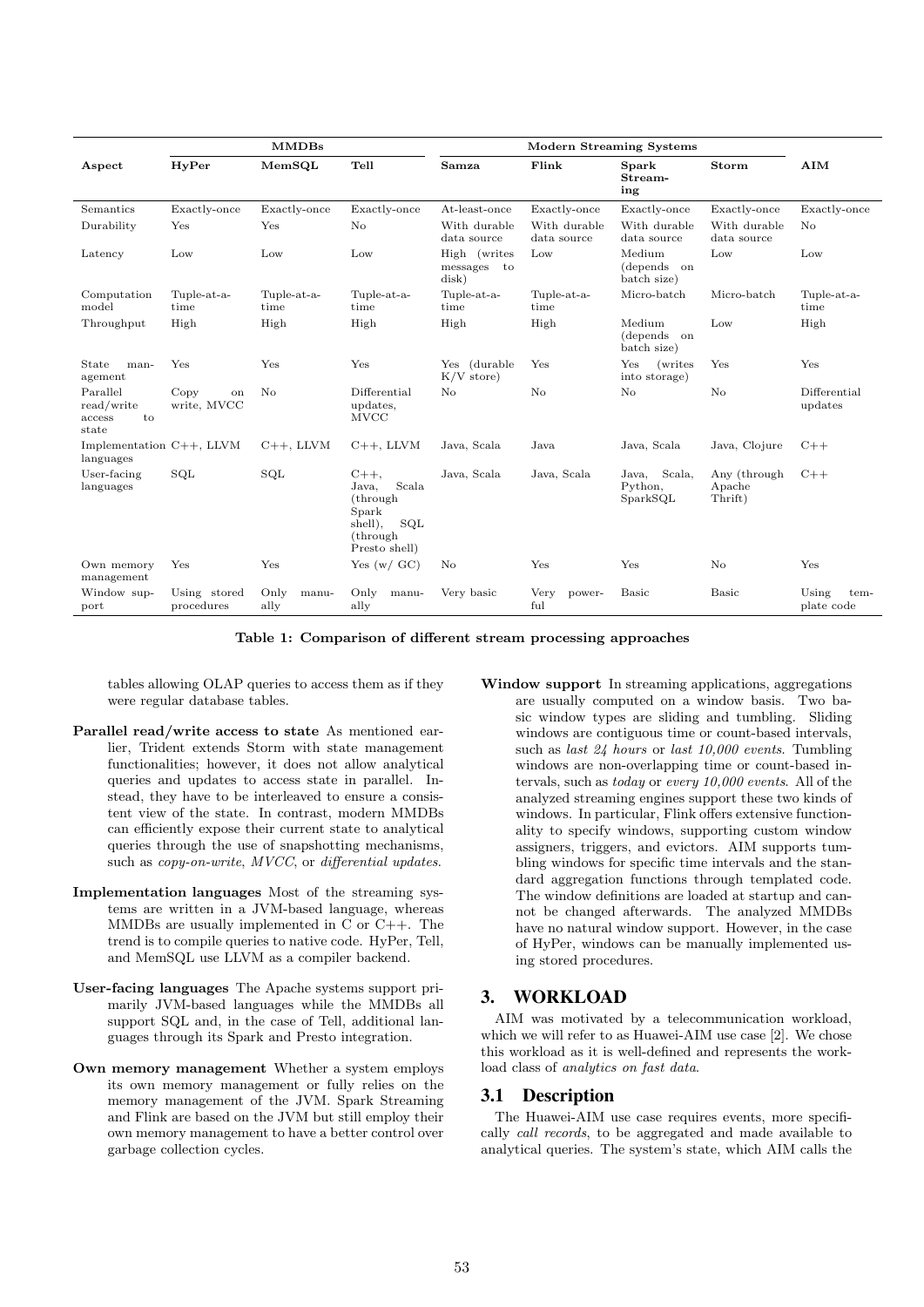|               | international calls |     |          |     |          |          |          |
|---------------|---------------------|-----|----------|-----|----------|----------|----------|
| subscriber ID | today<br>$\cdots$   |     |          |     |          |          | $\cdots$ |
|               | count               |     | duration |     | $\cdots$ | $\cdots$ | $\cdots$ |
|               |                     | sum | mın      | max |          | $\cdots$ | $\cdots$ |

Table 2: Schema snippet of the Analytics Matrix



Figure 2: The AIM-Huawei workload

Analytics Matrix, is a materialized view on a large number of aggregates for each individual subscriber. There is an aggregate for each combination of aggregation function (min, max, sum), aggregation window (this day, this week, ...) and several event attributes as shown in Table 2, which shows a small part of the conceptual schema of an Analytics Matrix. For instance, there is an aggregate for the shortest duration of an international phone call today (attribute min in Table 2). The number of such aggregates (which defines the number of columns of the *Analytics Matrix*) is a workload parameter with default value 546, which we use in our experiments. The Analytics Matrix also contains foreign keys to dimension tables. Since these dimension tables are very small, we omit them in our experiments.

The use case requires two things to be done in real time: (a) update Analytics Matrix and (b) run analytical queries on the current state of the Analytics Matrix. (a) is referred to as Event Stream Processing (ESP) and (b) as Real-Time Analytics (RTA). When an event arrives in ESP, the corresponding record in the *Analytics Matrix* has to be atomically updated. RTA, on the other hand, is used to answer business intelligence questions. RTA queries are continuously being issued by one or multiple clients and are evaluated on a consistent state of the Analytics Matrix. This consistent state (or snapshot) is not allowed to be older than a certain bound  $t_{fresh}$ , which is a service level objective (SLO) of the Huawei-AIM benchmark and defaults to one second. Table 3 shows the seven queries from the original benchmark [2]. Additionally, users may issue ad-hoc queries. Since ad-hoc queries are not available upfront and can involve any number of attributes, it is impractical for a stream processing system to create specialized index structures.

Figure 2 summarizes the workload components. Events are ingested at a specific rate  $f_{ESP}$ , which will usually be 10,000 events per second in our experiments. Each event consists of a subscriber ID and call-dependent details, such as the call's duration, cost, and type (i.e., local or international). The Analytics Matrix is the aggregated state on the call records as described earlier and consists of 546 columns and 10 million rows, each representing the state of one subscriber. Depending on the event details, the corresponding subset of columns in the Analytics Matrix is updated for the particular subscriber. These updates are made available to analytical queries within  $t_{fresh}$ .

| Query 1:                                                                |
|-------------------------------------------------------------------------|
| SELECT AVG (total_duration_this_week)                                   |
| FROM AnalyticsMatrix                                                    |
| WHERE number of local calls this week $\geq \alpha$ ;                   |
| Query 2:                                                                |
| SELECT MAX (most_expensive_call_this_week)                              |
| FROM AnalyticsMatrix                                                    |
| WHERE total_number_of_calls_this_week $> \beta$ ;                       |
| Query 3:                                                                |
| SELECT (SUM (total_cost_this_week)) /                                   |
| (SUM (total_duration_this_week)) as cost ratio                          |
| FROM AnalyticsMatrix                                                    |
| GROUP BY number_of_calls_this_week                                      |
| LIMIT 100:                                                              |
| Query 4:                                                                |
| SELECT city, AVG(number_of_local_calls_this_week),                      |
| SUM(total_duration_of_local_calls_this_week)                            |
| FROM AnalyticsMatrix, RegionInfo                                        |
| WHERE number of local calls this week $> \gamma$                        |
| AND total_duration_of_local_calls_this_week $> \delta$                  |
| $AND$ AnalyticsMatrix.zip = RegionInfo.zip                              |
| GROUP BY city;                                                          |
| Query 5:                                                                |
| SELECT region,                                                          |
| SUM (total_cost_of_local_calls_this_week) as local,                     |
| SUM (total_cost_of_long_distance_calls_this_week)                       |
| as long_distance                                                        |
| FROM AnalyticsMatrix a, SubscriptionType t,                             |
| Category c, RegionInfo r                                                |
| WHERE t.type $=$ t AND c.category $=$ cat.                              |
| AND a.subscription type $=$ t.id AND a.category $=$ c.id,               |
| $AND$ a.zip = r.zip                                                     |
| GROUP BY region;                                                        |
| Query 6:                                                                |
| report the entity-ids of the records with the longest call this day and |
| this week for local and long distance calls for a specific country cty  |
| Query 7:                                                                |
| SELECT (SUM (total_cost_this_week)) /                                   |
| (SUM (total_duration_this_week))                                        |
| FROM AnalyticsMatrix                                                    |
| WHERE CellValueType $= v$ ;                                             |

Table 3: RTA queries 1 to 7,  $\alpha \in [0,2], \beta \in [2,5], \gamma$  $\in$  [2,10],  $\delta \in$  [20,150],  $t \in$  SubscriptionTypes, cat  $\in$ Categories,  $cty \in$  Countries,  $v \in$  CellValueTypes

## 3.2 Implementations

We implemented the workload using at least one representative of each of the three categories: MMDBs, modern streaming systems, and hand-crafted systems. We chose Flink as a representative modern streaming system since it features a continuous processing model combined with a batch-based fault-tolerance mechanism allowing for low latency under high throughput conditions. MemSQL currently does not support stored procedures<sup>14</sup>. Without this feature, we were not able to implement the event processing part of the workload in an efficient way and therefore decided not to further evaluate MemSQL.

#### *3.2.1 HyPer*

Our workload implementation in HyPer was based on the work of [2]. ESP is performed using a stored procedure that updates aggregates stored in the Analytics Matrix, which is implemented as a regular database table. RTA query processing is implemented using SQL queries on that table.

When HyPer was first evaluated using the Huawei-AIM benchmark in [2], HyPer was configured to use a copy-onwrite-based snapshotting technique that forked a child from the main OLTP process at a specific time interval. This enables RTA queries to be executed on a consistent snapshot of the Analytics Matrix. Since the table representing the Analytics Matrix can be as large as 50 GBs, forking a child of the OLTP process (essentially a copy of its page table) may take up to a hundred milliseconds. Additionally, our workload updates the records of randomly selected subscribers at a rate of 10,000 events/s, which may impact performance as the *copy-on-write* mechanism copies updated pages to main-

 $\rm ^{14}$  http://docs.memsql.com/docs/mysql-featuresunsupported-in-memsql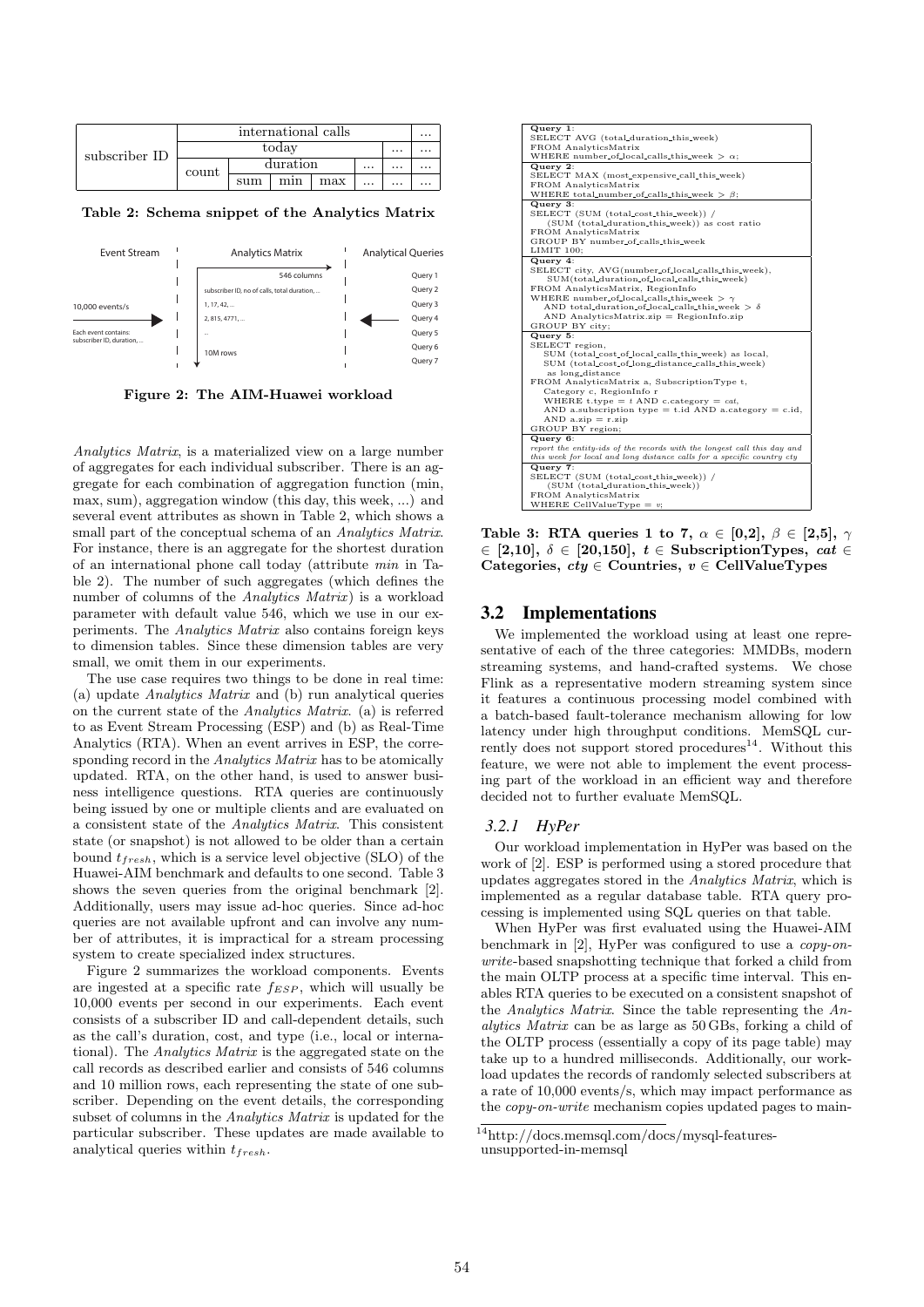tain consistent snapshots for RTA queries. HyPer currently does not implement physical  $MVCC^{15}$ , which would lead to better results than a copy-on-write-based approach. The evaluated implementation interleaves the execution of multiple analytical queries thereby hiding memory latencies and single-threaded phases (e.g., result materialization). Writes, however, are never executed at the same time than analytical queries.

HyPer implements the PostgreSQL wire protocol allowing one to use any PostgreSQL client. In our experiments, we used PostgreSQL's  $C_{++}$  library (pqxx) to communicate between clients and HyPer (using TCP over UNIX domain sockets). Since HyPer currently does not implement batched transactions, HyPer's event processing throughput would be purely limited by network round trips between subsequent write requests, context switches on the server to receive incoming requests, and deserialization costs. To simulate batch processing, we decided to additionally generate the events within HyPer and only process these. In other words, instead of actually transferring the batch of events from the client to the server, we send a request to generate and process a specified number of events.

## *3.2.2 Tell*

For Tell, we used the Huawei-AIM benchmark implementation from the Tell GitHub project<sup>16</sup>. We configured Tell-Store to use the ColumnMap layout with a total of 84 GB of memory, more than twice the memory that HyPer uses. With less memory, TellStore regularly ran out of memory, especially with multiple storage threads. To minimize NUMA effects, we configured Tell to run the storage layer (Tell-Store) on NUMA node 0 and the compute layer (RTA and ESP server-side threads) on node 1. RTA and ESP clients were also run on node 1. With this configuration, Tell achieved significantly better numbers than with the non-NUMA-aware configuration.

It is worth mentioning that Tell, as opposed to AIM, cannot be deployed in standalone mode. Whereas in AIM, Flink, and HyPer events are generated internally, Tell needs a client that generates events and sends them to the server (using UDP over Ethernet). Additionally, the server needs to send read and write requests to the storage (using RDMA over InfiniBand). Compared to all other implementations presented in this section, this makes ESP much more expensive as the overheads of network costs, context switching, and deserialization cost are paid twice (cf., Section 3.2.1). These extra costs should be be taken into account when looking at the performance results.

As Tell is a layered system, we have to carefully allocate threads to layers. In the compute layer, we have to allocate a specific number of ESP and RTA processing threads, whereas in the storage layer, we have to allocate the right number of scan threads (responsible for analytical query processing). The storage layer also runs one thread that integrates updates into the next snapshot for analytics and one thread for garbage collection. Microbenchmarks revealed the optimal thread allocation strategy for each workload as shown in Table 4. In general, Tell has a lot of different parameters most of which relate to memory management; and fine-tuning these parameters to get the best performance was a tedious task.

|                                       |             | Compute     | <b>Storage</b> |       |  |                  |
|---------------------------------------|-------------|-------------|----------------|-------|--|------------------|
| Workload ESP RTA scan update GC Total |             |             |                |       |  |                  |
| read/write 1                          |             | $n_{\rm c}$ | $\, n$         | - 1 - |  | $1 \quad 2n+2^*$ |
| read-only                             |             | $n_{\rm c}$ | $n_{\rm c}$    | O     |  | 2n               |
| write-only                            | $n_{\rm c}$ | $\cup$      | $^{(1)}$       |       |  | $n+1$            |

Table 4: Thread allocation strategy for different workloads

#### *3.2.3 AIM*

Since the AIM system was specifically designed to address the AIM-Huawei workload, we assumed that it would achieve the best performance on the full workload and thus we used it as a baseline for our experiments. We used the same version used in [2] but in standalone mode where client and server communicate through shared memory. For the overall and the read-only experiments, we increased the number of RTA threads (and used one ESP thread), whereas for the write-only experiments, we increased the number of ESP threads.

## *3.2.4 Flink*

Currently, Flink does not support exposing its internal state to external analytical queries. There is, however, a pull request for a partitioned key-value store that will be queryable. However, this queryable state only supports point lookups and thus cannot be used to implement the AIM workload. We implemented a custom operator that supports table scans to meet the requirements of the AIM workload. We experimented with a row and a column store layout for storing the state. Since the AIM workload is mostly analytical, we opted for the column store layout.

Similar to HyPer, we generated the events internally in Flink. We also implemented a version that uses Kafka for event ingestion, which will not be included in the results, as we found no significant difference in performance compared to the version that generates the events internally. In production, Kafka, or any other durable data source, is preferable to ensure full fault tolerance.

Since we want to make the most recent state available to analytical queries, windows need to be computed on an event basis. As Flink's built-in operators are not optimized for these continuous window computations, we chose to manually implement the window logic, which yielded better results. We did not enable Flink's checkpointing mechanism since the processing state of the Huawei-AIM workload can be as large as 50 GBs. Persisting a state of this size would lead to a significant performance penalty.

Flink provides many built-in functionalities that seem suitable for our workload including windowed streams supporting various aggregation functions (e.g., min, max, and sum). We tried to make use of the provided functionalities. However, in the studied version of Flink, combining multiple aggregation functions that produce only one single output stream is not yet supported. For this reason, we implemented a custom aggregation operator.

 $15$ [15] explains how versioned positions allow for fast scans. <sup>16</sup>https://github.com/tellproject/aim-benchmark

<sup>∗</sup>Since GC is only running from time to time and the update thread is also mostly idling for 10,000 events per second, both threads have an average CPU usage clearly below 50%. This is why we count them as one.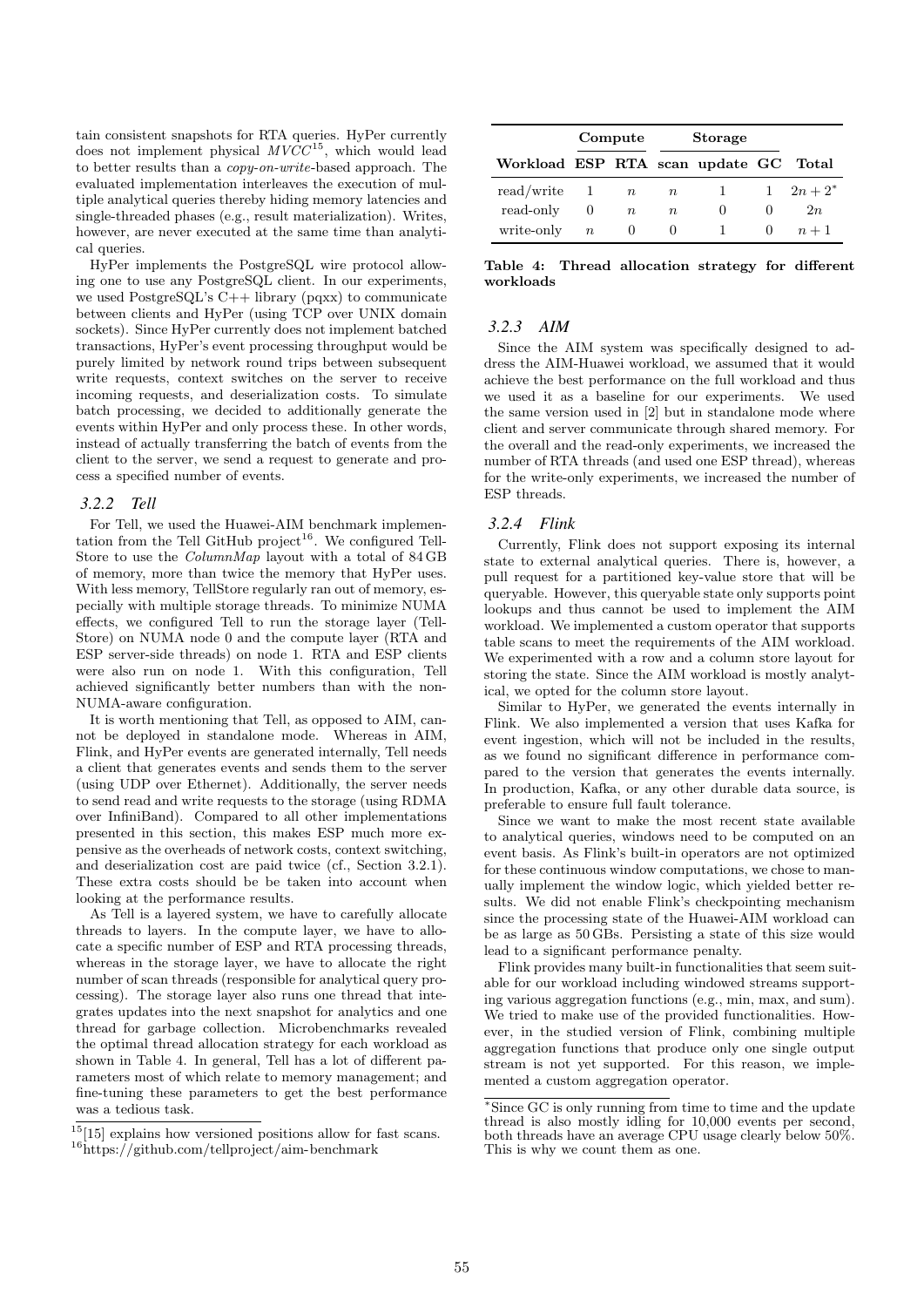

Figure 3: Hybrid processing in Flink. A CoFlatMap operator interleaves events with analytical queries.

All aggregations in the AIM workload are windowed. We could express this behavior using Flink's built-in window operators. For only one window type, this works well. However, with two or more different window types, the different windows would need to be merged into one consistent state across all windows. As this is not a straightforward operation in Flink, we decided to implement windows ourselves.

Another challenge was to run the analytical queries on the state maintained by the event processing pipeline. Flink does not provide a globally accessible state that can be used in such cases. States are only maintained at an operator level and cannot be accessed from outside. We solved this problem by processing both the event stream and the analytical queries in the same CoFlatMap operator as shown in Figure 3. Both streams are processed interleaved using two individual FlatMap functions that both work on the same shared state. This works as both functions are part of the same operator. Our implementation interleaves the two different streams on a partition basis. Since Flink follows the embarrassingly parallel paradigm, it is not designed to synchronize access across partitions. As described in [2], the AIM-Huawei workload does not require such a global synchronization since events are only ordered on an entity basis.

A powerful feature of Flink is its partitioning. Flink automatically partitions elements of a stream by their key and assigns the partitions to a parallel instance of each operator. Each instance of our CoFlatMap operator only receives the events for its partition and thereby maintains a part of the total state. The analytical queries, however, should run on the whole state. Therefore, we broadcast the queries to each CoFlatMap operator instance and run them on the individual partitions. The resulting partial results are merged in a subsequent operator.

In our experiments, we used Kafka to send queries since it integrates well with Flink and ensures that no queries are lost. It would also be possible to ingest the queries using a TCP client or other more sophisticated handwritten clients.

## 4. PERFORMANCE EVALUATION

We begin with a performance evaluation using the complete Huawei-AIM workload as described in Section 3. We

| <b>System</b> | <b>Version</b>                |
|---------------|-------------------------------|
| HyPer         | Sep 12, 2016                  |
| Tell          | 0.2 <sub>1</sub>              |
| AIM           | Same version as used in $ 2 $ |
| Flink         | $1.1$ -Snapshot               |

Table 5: Evaluated systems

drill down into the different aspects of the workload, including updates and real-time analytics. We then investigate the performance impact of the number of clients and the number of maintained aggregates.

We did not evaluate how the systems scale out to multiple machines since the evaluated version of HyPer is standalone. In future work, we plan to extend HyPer with distributed event processing. However, the boundary between distributed systems and single-machine many-core systems with non-uniform memory access is blurry. In fact, as shown in the following section, even on our single two-socket machine the performance dropped when scaling beyond a single NUMA node.

## 4.1 Configuration

We evaluated the different systems (cf., Table 5) on an Ubuntu 15.10 machine with an Intel Xeon E5-2660 v2 CPU (2.20 GHz, 3.00 GHz maximum turbo boost) and 256 GB DDR3 RAM. The machine has two NUMA sockets with 10 physical cores (20 hyperthreads) each, resulting in a total of 20 physical cores (40 hyperthreads). The sockets communicate using a high-speed QPI interconnect (16 GB/s).

We placed the clients on the same machine as the server and generated events and queries by one client thread each (except for Tell where we used eight RTA client threads). Setting the total number of threads<sup>17</sup> was enough to run HyPer and Flink out-of-the-box. Conversely, Tell and AIM required more tedious fine-tuning and server threads were allocated as explained in Sections 3.2.2 and 3.2.3. As one can see from these allocation schemes, some workloads require more than one thread even in the most basic setting, which is why the measurements for AIM and Tell do not typically start at one thread and may have gaps.

## 4.2 Overall Performance

Figure 4 illustrates the query throughput when running the full workload, which consists of 10M subscribers, 10,000 events per second, and the seven analytical queries (cf., Table 3) where each of them is executed with equal probability. Further, daily and hourly windows are maintained leading to a total of 546 aggregates. AIM achieved the best performance. With two threads, it had a throughput of 14.8 queries/s and its best throughput, with eight threads, was 145 queries/s. The reason why AIM achieves its best performance at eight (and not at ten) threads is a NUMA effect: Since AIM statically pins threads to cores and allocates memory locally whenever possible, the total number of client and threads  $(2 + 8 = 10)$  precisely fits on NUMA node 0. Hence, there is no communication to a remote memory region as it is the case for nine and ten threads. The spike at four threads probably relates to non-uniform communica-

<sup>17</sup>Unless otherwise noted, we are always referring to the server-side threads.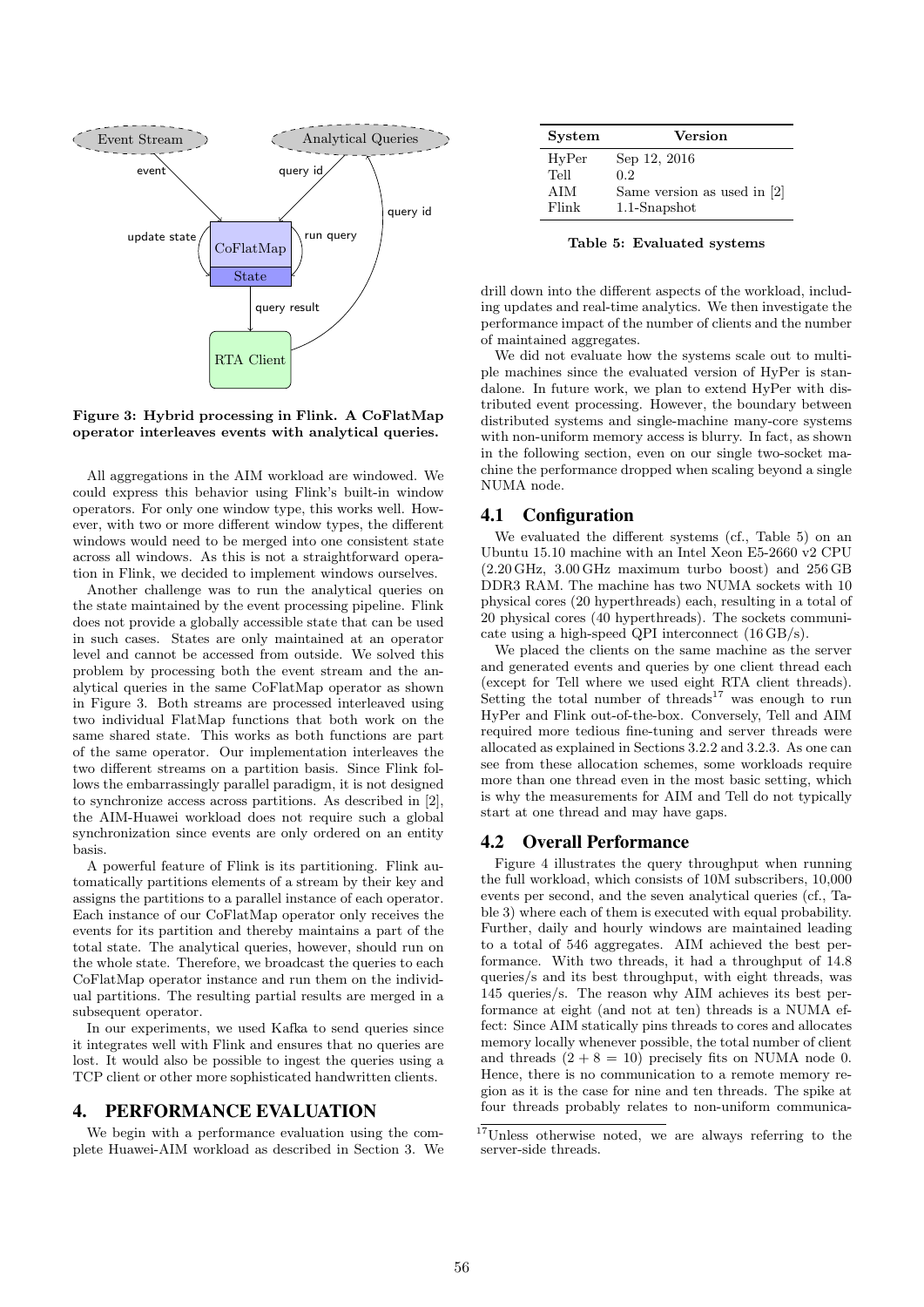

Figure 4: Analytical query throughput for 10M subscribers at 10,000 events/s



Figure 5: Analytical query throughput for 10M subscribers

tion paths between the cores on NUMA node 0. The spikes observed here are reproducable, and are, as we will see, also present in other workloads. Flink matches the performance of AIM for two threads and scales up to 90.5 queries/s using ten threads. HyPer achieved a throughput of 14.3 and 70.0 queries/s with two and nine threads, respectively. HyPer's throughput is lower than AIM's since it interleaves analytical queries with writes (i.e., writes block reads) while AIM processes them in parallel. With four threads, Tell achieved a query throughput of 8.90 queries/s and 27.1 queries/s with ten threads.

## 4.3 Read Performance

Figure 5 shows the analytical query throughput for the different systems with an increasing number of threads without concurrent events. With one thread, HyPer processed 19.4 queries/s while AIM sustained a throughput of 33.3 queries/s. As we increased the number of threads, Hy-Per sometimes outperformed AIM and its throughput increased linearly while AIM showed the same spikes as before<sup>18</sup>. HyPer's maximum throughput was 136 queries/s with ten threads compared to 164 queries/s for AIM with seven threads. Flink's throughput was 13.1 queries/s using one thread and gradually increased to 105.9 queries/s with



Figure 6: Event processing throughput with an increasing number of event processing threads

ten threads. With two threads, Tell sustained a throughput of 8.68 queries/s while its maximum throughput was 32.1 queries/s using ten threads.

## 4.4 Write Performance

Figure 6 shows the event processing throughput of the different systems with an increasing number of event processing threads. This time, we evaluated the systems purely on the basis of their write throughput without running any analytical queries in parallel. Flink achieved the best write performance by far. Using one thread, it had a throughput of 30,100 events/s and the throughput scaled almost linearly to 288,000 events/s using ten threads. There are two reasons for this: (1) Flink partitions the state depending on the number of available processing threads. With this strategy, it scales well since there is no cross-partition synchronization involved. (2) Flink does not have any overhead introduced by snapshotting mechanisms or durability guarantees. AIM processed 23,700 events/s using one thread and achieved a maximum throughput of 168,000 events/s using eight threads, roughly 1.7x less than Flink. Again, we see the NUMA effect described earlier. AIM also partitions the state to scale its write throughput, but since its differential update mechanism introduces an overhead, AIM did not perform as well as Flink. Tell was able to process up to 46,600 events/s using six threads. The reason for the performance degradation after six threads is again a NUMA effect. All ESP processing threads as well as threads that handle UDP events are allocated on NUMA node 1 leading to an oversubscription of cores. HyPer sustained a throughput of 20,000 events/s in all cases since it only uses one single thread to process transactions.

## 4.5 Query Response Times

In this experiment, we measured the response time for each of the seven analytical queries with and without concurrent writes (10,000 events/s) using four threads. Table 6 shows the individual query response times and the overall average. HyPer's performance degraded the most when writes were added to the query processing workload. The reason is that HyPer interleaves analytical queries with writes. As shown in the previous section, HyPer's write throughput is limited to 20,000 events/s and does not scale for multiple threads. Thus, an event throughput of 10,000 events/s blocks the query processing for about 500 ms ev-

<sup>18</sup>AIM cannot be configured with zero ESP threads, which is why there is an additional idle ESP thread that we do not account for, but which nevertheless occupies its CPU. This is why the spike is at seven threads this time.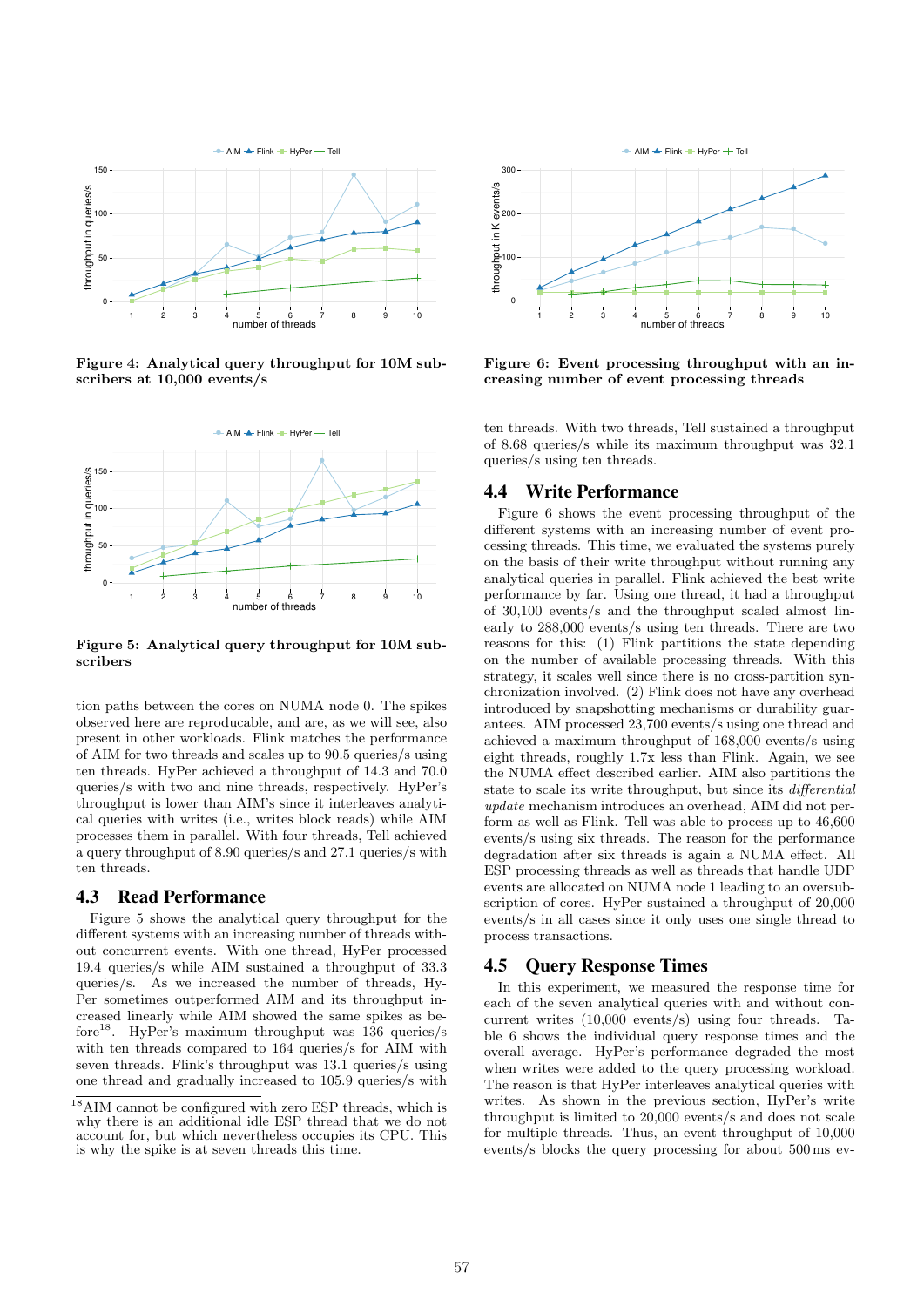

Figure 7: Analytical query throughput with an increasing number of clients

ery second. The query processing can only happen in the remaining 500 ms. AIM and Tell did not experience the same performance degradation since they perform writes and reads in parallel using the differential updates approach. Flink's performance does not drop much when adding 10,000 events/s as its (parallel) write throughput is so high that the analytical queries remain almost unaffected. However, we expect a higher performance degradation in Flink's analytical performance when increasing the number of events per second as Flink lacks efficient snapshotting mechanisms.

## 4.6 Impact of Number of Clients

Figure 7 shows the analytical query throughput with an increasing number of clients using ten server-side threads. HyPer performed the best of all systems and achieved a maximum throughput of 276 queries/s with ten client threads. HyPer's performance improves with multiple clients since it interleaves the execution of analytical queries (cf., Section 3.2.1). AIM's peak throughput was 218 queries/s with eight client threads. The gradual increase in the throughput shows the effect of the shared scan technique as AIM can now batch queries from multiple clients and process them all at once. The fact that the performance drops after eight threads shows that batching is only beneficial up to a certain point. Flink executes analytical queries as follows: Once a worker completed its part of the query, i.e., processed the query on its partition of the state, the worker can continue with the next query. The worker does not have to wait until the other partitions have been processed and the partial query results have been merged. For this reason, the idle time of threads decreases for more clients and the query throughput increases to 131 queries/s. Tell employs the same strategy as AIM and we can see a similar gradual increase in its throughput.

#### 4.7 Impact of Number of Aggregates

In this experiment, we studied the impact of the number of aggregates being maintained. We measured the overall as well as the write performance of AIM, HyPer, and Flink while maintaining 42 instead of the original 546 aggregates. We did not measure Tell here since its AIM benchmark implementation was not flexible enough to accommodate schema changes.

Figure 8 shows the analytical query throughput for 10M subscribers and 42 aggregates at 10,000 events/s. Again,



Figure 8: Analytical query throughput for 10M subscribers and 42 aggregates at 10,000 events/s



Figure 9: Event processing throughput for 42 aggregates with an increasing number of event processing threads

AIM achieved its best performance at eight threads (cf., Section 4.2) whereas Flink and HyPer did not experience such spikes. In contrast to the overall workload with 546 aggregates, HyPer achieved a higher performance than Flink throughout this experiment. The gain in HyPer's performance is expected since writes are now less expensive and thus singlethreaded phases are reduced. With ten threads, HyPer achieved a throughput of 125 queries/s (2.14x speedup over 546 aggregates) while Flink sustained 97.4 queries/s  $(1.08x)$ .

Figure 9 shows the event processing throughput for 42 aggregates with an increasing number of event processing threads. Note that we reduced the number of aggregates by a factor of 13. As expected, the throughputs improved significantly with less aggregates (cf. Section 4.4). With one thread, AIM and HyPer achieved a throughput of 227,000  $(11.4x)$  and  $228,000$  events/s  $(9.62x)$ , respectively, whereas Flink sustained 766,000 events/s (25.5x). With ten threads, AIM and Flink reached a throughput of 1,000,000 (7.69x) and 2,730,000 events/s (9.51x), respectively. HyPer's performance did not increase with more threads since it currently does not parallelize transactions.

## 5. CLOSING THE GAP

We have shown that general-purpose MMDBs perform fairly well on streaming workloads. Nevertheless, our experiments indicate that there is still a gap between the per-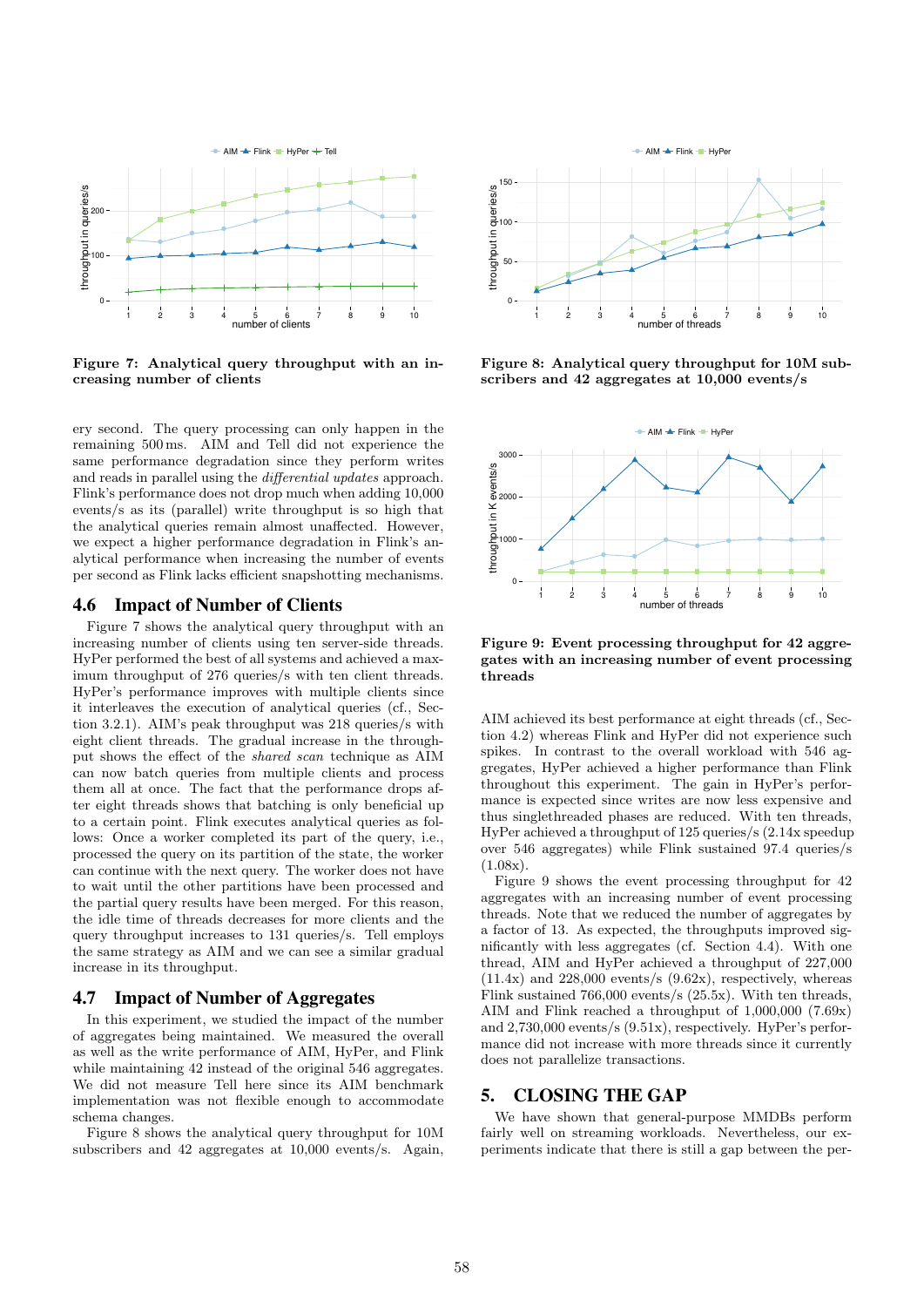|         | Read (in isolation) |      |             |       | Overall $(w / \text{ concurrent events})$ |      |             |       |
|---------|---------------------|------|-------------|-------|-------------------------------------------|------|-------------|-------|
| Query   | HvPer               | Tell | ${\bf AIM}$ | Flink | HyPer                                     | Tell | ${\bf AIM}$ | Flink |
| Query 1 | 5.25                | 249  | 2.44        | 5.83  | 12.2                                      | 242  | 5.32        | 16.9  |
| Query 2 | 7.41                | 241  | 3.91        | 5.10  | 14.3                                      | 253  | 4.94        | 8.03  |
| Query 3 | 20.4                | 298  | 10.4        | 29.9  | 29.5                                      | 289  | 10.5        | 37.2  |
| Query 4 | 4.05                | 269  | 2.98        | 3.14  | 12.1                                      | 281  | 4.67        | 6.97  |
| Query 5 | 12.5                | 264  | 21.1        | 37.8  | 20.7                                      | 271  | 38.3        | 45.1  |
| Query 6 | 33.8                | 505  | 13.8        | 24.4  | 84.1                                      | 492  | 54.4        | 33.6  |
| Query 7 | 17.7                | 246  | 9.04        | 24.4  | 25.8                                      | 236  | 17.5        | 32.8  |
| Average | 14.4                | 296  | 9.10        | 18.7  | 28.4                                      | 295  | 19.3        | 25.8  |

Table 6: Query response times in milliseconds

formance and usability of MMDBs and modern streaming systems, such as Flink, particularly when it comes to scalable event processing (cf., Section 4.4).

We propose a threefold approach to improve the overall write performance of MMDBs: (a) improve single-threaded write performance, (b) use all cores on a single machine. and (c) distribute load across multiple machines. In the following, we will describe each of these aspects in more detail.

Event ingestion in modern streaming systems is usually implemented using a durable data source, such as Kafka. This allows the streaming system to neglect durability, leading to higher throughputs. Durability in these systems is usually more coarse-grained than in MMDBs. To match Flink's single-threaded write performance, MMDBs would need to offer a more coarse-grained durability level by using durable data sources instead of employing fine-grained redo log mechanisms.

AIM, Flink, and Tell are capable of processing events in parallel, whereas HyPer processes transactions in a single thread. To match their scalability, HyPer would need to be extended with parallel single-row transactions, which are less complicated to parallelize than full transactions. Such a streaming-optimized transaction isolation would only ensure that there are no conflicts on the primary key column(s). Work on allowing concurrent write transactions in HyPer is ongoing [9]. In Tell, for instance, batches of events are processed within the scope of a transaction and several transactions can be executed in parallel. The latter, however, comes at the high price of maintaining multiple versions of the data, which again reduces performance as our experiments illustrate.

MMDBs also need to be able to distribute writes across multiple machines. HyPer, for instance, could employ a similar strategy as Flink, which partitions the event input stream and distributes it across nodes. Towards this end, HyPer could employ the ScyPer architecture as suggested in [13], where transactions are processed by the primary ScyPer node, which multicasts redo logs to secondary nodes. These secondaries are dedicated to query processing thus freeing resources and leading to higher throughput rates on the primary node. To scale out writes as well as reads, these two strategies could be combined by having multiple event processing nodes (the primary node in the ScyPer architecture), each of them being responsible for a subset of events. These event processing nodes would then multicast their redo logs to query processing nodes (secondary nodes in the ScyPer architecture). We plan to investigate such an

architecture in future research.

From a usability perspective, modern streaming systems offer many features that help users to set up streaming applications, such as their out-of-the-box support for sliding and tumbling windows. On the one hand, MMDBs support arbitrary SQL allowing users to customize the analytical parts of their workloads and to issue ad-hoc queries. On the other hand, adding windowed aggregation functions using stored procedures is a cumbersome task. PipelineDB<sup>19</sup>, which is built on top of PostgreSQL, solves this usability issue by extending SQL with streaming features but still cannot match the performance of dedicated streaming systems as we found in early experiments. In addition to out-of-the-box streaming features, modern streaming systems allow users to add custom code. There has been work to allow for the same in MMDBs, such as the integration of high-level programming languages (using user-defined functions). These additions, however, still do not allow for the same flexibility as writing plain old Java code. These limitations are mainly caused by the multi-tenant nature of database systems and the security level that these systems need to fulfill. MMDBs would need to allow for optionally disabling security arrangements (e.g., enforcing access rights) in favor of better extensibility. Another mitigation path that MMDBs could follow is to simply add more streaming features to its SQL processing logic, namely, window-based semantics as proposed by PipelineDB and StreamSQL [16]. This is also a topic we plan to address in future research.

Besides extending MMDBs to better support streaming use cases, the gap between MMDBs and streaming systems could be closed from the other direction, which would mean extending streaming systems with additional storage management features and query mechanisms. There is ongoing work to make use of Apache Calcite<sup>20</sup> (a SQL parser and optimizer framework) to extend Flink with streaming SQL and query optimization capabilities. Cache and register locality are crucial for high query performance and they can both be addressed very efficiently by compiling query plans into native code [14]. While this was possible to achieve in systems like HyPer or Tell, which are written in C++ and LLVM, it is more difficult to implement using JVM-based systems such as the streaming systems evaluated in this paper. Moreover, implementing efficient storage management capabilities is a tedious task in JVM-based languages because to ensure data locality, custom memory management has to be implemented outside the JVM heap.

<sup>19</sup>https://www.pipelinedb.com/

 $\,{}^{20}{\rm https://calcite.apache.org}$